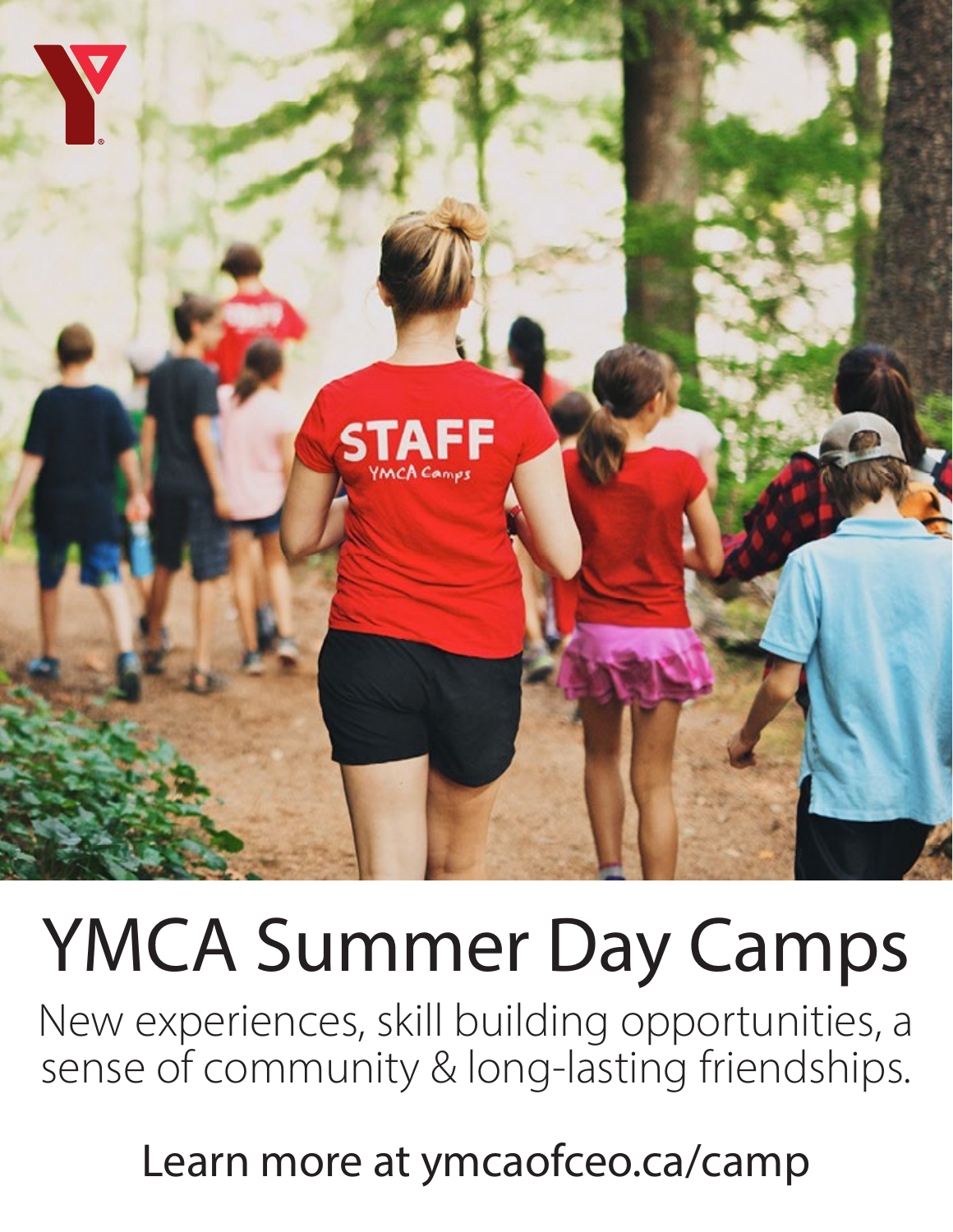## Summer Camp Registration Form

| Camp Location: $\Box$ King Edward Park $\Box$ Beavermead $\Box$ Lakefield |  |  |  |  |  |                                                                                             |  |
|---------------------------------------------------------------------------|--|--|--|--|--|---------------------------------------------------------------------------------------------|--|
|                                                                           |  |  |  |  |  |                                                                                             |  |
|                                                                           |  |  |  |  |  |                                                                                             |  |
|                                                                           |  |  |  |  |  |                                                                                             |  |
|                                                                           |  |  |  |  |  | Custody $\Box$ Mother $\Box$ Mother $\Box$ Father $\Box$ Father $\Box$ Both $\Box$ Guardian |  |

### Parent/Guardian One

| Name                                                         |
|--------------------------------------------------------------|
| $Home # _______$                                             |
|                                                              |
|                                                              |
| Email<br><u> 1989 - Johann Harry Barn, mars ar brezhon e</u> |
| Cell Phone Carrier <u>______________________</u>             |

## Parent/Guardian Two

| Home#                                                           |
|-----------------------------------------------------------------|
|                                                                 |
| Cell#<br><u> 1986 - Jan Samuel Barbara, politik a politik (</u> |
|                                                                 |
|                                                                 |

*(communications will be sent through email / text so providing this info is very important)*

*(communications will be sent through email / text so providing this info is very important)*

## Alternative Emergency Contact

| Home # _______________ |
|------------------------|
|                        |
|                        |

### Who is authorized to pick up the Camper? (only the names listed will be eligible for pick up)

*Please make every effort to have the same person drop off and pick up your child* 

| Name | DOR        |
|------|------------|
| Name | DOR        |
| Name | <b>DOB</b> |

Please comment or list any medication (if medication is required, a consent to administer medication form needs to be completed and staff need to be informed at drop off)

#### **Please indicate if the camper experiences or has experienced any of the following:**

| <b>Condition</b>            | <b>Yes</b> | <b>No</b> | <b>Details</b> |
|-----------------------------|------------|-----------|----------------|
| Seizures                    |            |           |                |
| ADHD/ADD                    |            |           |                |
| Asthma                      |            |           |                |
| <b>Diabetes</b>             |            |           |                |
| Allergies                   |            |           |                |
| <b>ASD</b>                  |            |           |                |
| <b>Physical Limitations</b> |            |           |                |
| <b>Dietary Restrictions</b> |            |           |                |
| <b>Other Conditions</b>     |            |           |                |

Authorizations: In the unlikely event that the participant named above is injured or becomes seriously ill while at the YMCA, and I cannot be reached, I authorize YMCA senior staff to seek and authorize any and all hospitalizations, medical, dental and/or surgical treatment deemed advisable by the circumstances. While every reasonable precaution is taken with YMCA programs, it is agreed that the YMCA and its staff and volunteers are released from all liability for injury to the above named participants or for loss or damage to personal property.  $\Box$  Yes  $\Box$  No

I hereby grant permission to the YMCA the right to use photographs and or video in which my child appears for use in publicity brochures, social media platforms, annual reports or other printed materials promoting the YMCA, its programs and memberships.  $\Box$  Yes  $\Box$  No

It is agreed that the YMCA and its staff and volunteers are released from all liability for loss or damage to personal property.

Signature of Parent/Guardian and the state of Parent/Guardian and the state of Parent of Parent of Parent of Parent of Parent of Parent of Parent of Parent of Parent of Parent of Parent of Parent of Parent of Parent of Par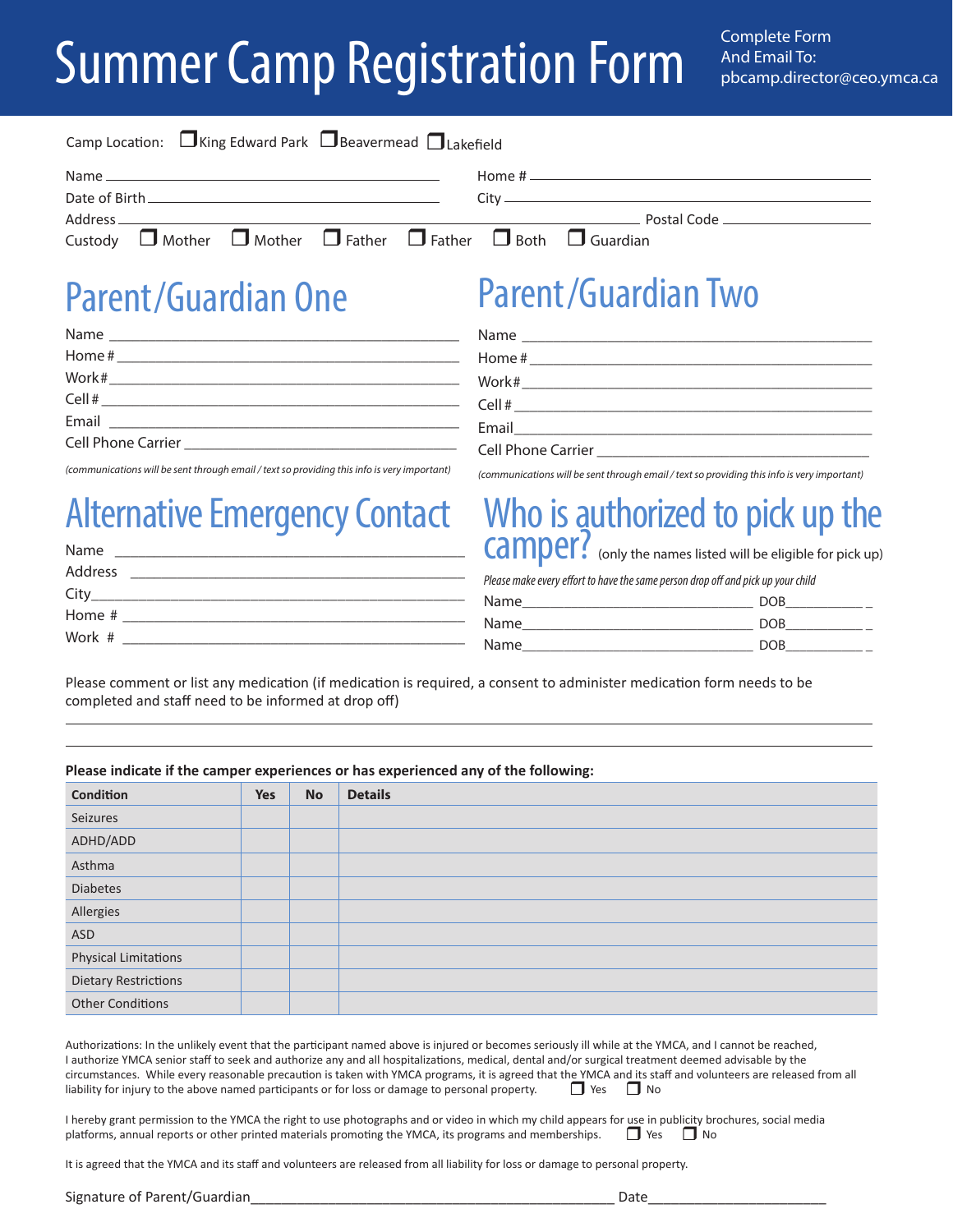## Summer Camp Registration Form

Complete Form And Email To: pbcamp.director@ceo.ymca.ca

#### **Behaviour Policy**

It is our goal to provide a healthy, safe and secure environment for all participants. Camp staff use a values based approach to guide appropriate behaviour and seek to reward and reinforce positive behaviour. Campers are expected to follow our behaviour guidelines and to interact appropriately with their fellow campers and camp staff.

#### **Behaviour Guidelines**

- 
- \*All campers will respect each other and the environment \*All campers will make healthy and safe choices
- \*All campers will care for themselves and those around them

\*All campers are responsible for their actions \*All campers will be honest and true to their word

The YMCA of Central East Ontario strives to provide a fun and inclusive experience for all of our campers. *At the time of registration please make us aware of any special requirements for mobility, behavior, or other resources your child may need to participate. The more informed we are, the better service we can provide.* If your child requires special assistance at school, they will be best cared for and set up for success with 1:1 support at camp (the YMCA is not able to provide 1:1 support).

|                                           | I need extra support and/or encouragement with:                                                                                                                                                                                                                       |                                        |                                                                                                                                   |  |  |  |  |  |
|-------------------------------------------|-----------------------------------------------------------------------------------------------------------------------------------------------------------------------------------------------------------------------------------------------------------------------|----------------------------------------|-----------------------------------------------------------------------------------------------------------------------------------|--|--|--|--|--|
| ❏<br>$\Box$<br>$\Box$<br>$\Box$<br>❏<br>❏ | communication<br>trying new things<br>feeling comfortable in new places<br>transitions between locations or activities<br>loud noises or places<br>small spaces                                                                                                       | ❏<br>$\Box$<br>ப<br>ப<br>$\sqcup$<br>□ | sitting still<br>listening<br>getting to know peers<br>staying within the activity boundaries<br>toileting<br>none of these apply |  |  |  |  |  |
|                                           |                                                                                                                                                                                                                                                                       |                                        |                                                                                                                                   |  |  |  |  |  |
|                                           | ,我们也不会有一个人的人,我们也不会有一个人的人,我们也不会有一个人的人。""我们,我们也不会有一个人的人,我们也不会有一个人的人,我们也不会有一个人的人。""我                                                                                                                                                                                     |                                        |                                                                                                                                   |  |  |  |  |  |
|                                           |                                                                                                                                                                                                                                                                       |                                        |                                                                                                                                   |  |  |  |  |  |
|                                           | Will the child be attending camp with a support worker: $\Box$ yes<br>$\Box$<br>no<br>To the best of my knowledge the above information is accurate and true. _____<br>initial<br>I have read, understood and agree to the above noted behaviour policy/expectations. |                                        |                                                                                                                                   |  |  |  |  |  |